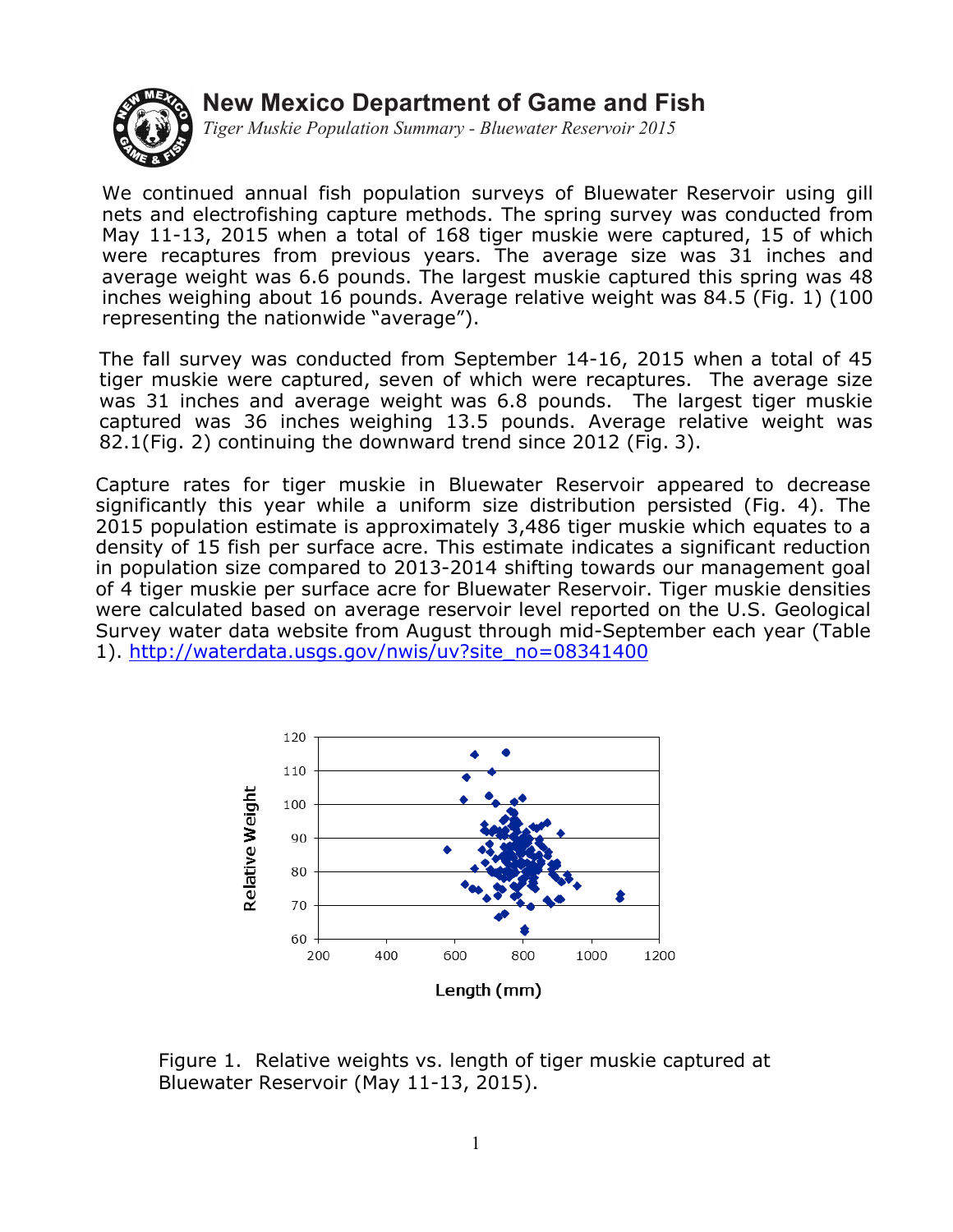

Figure 2. Relative weights vs. length of tiger muskie captured at Bluewater Reservoir (September 14-16, 2015).



Figure 3. Annual comparison of relative weights vs. length of tiger muskie captured at Bluewater Reservoir during surveys conducted between 2012 and 2015.